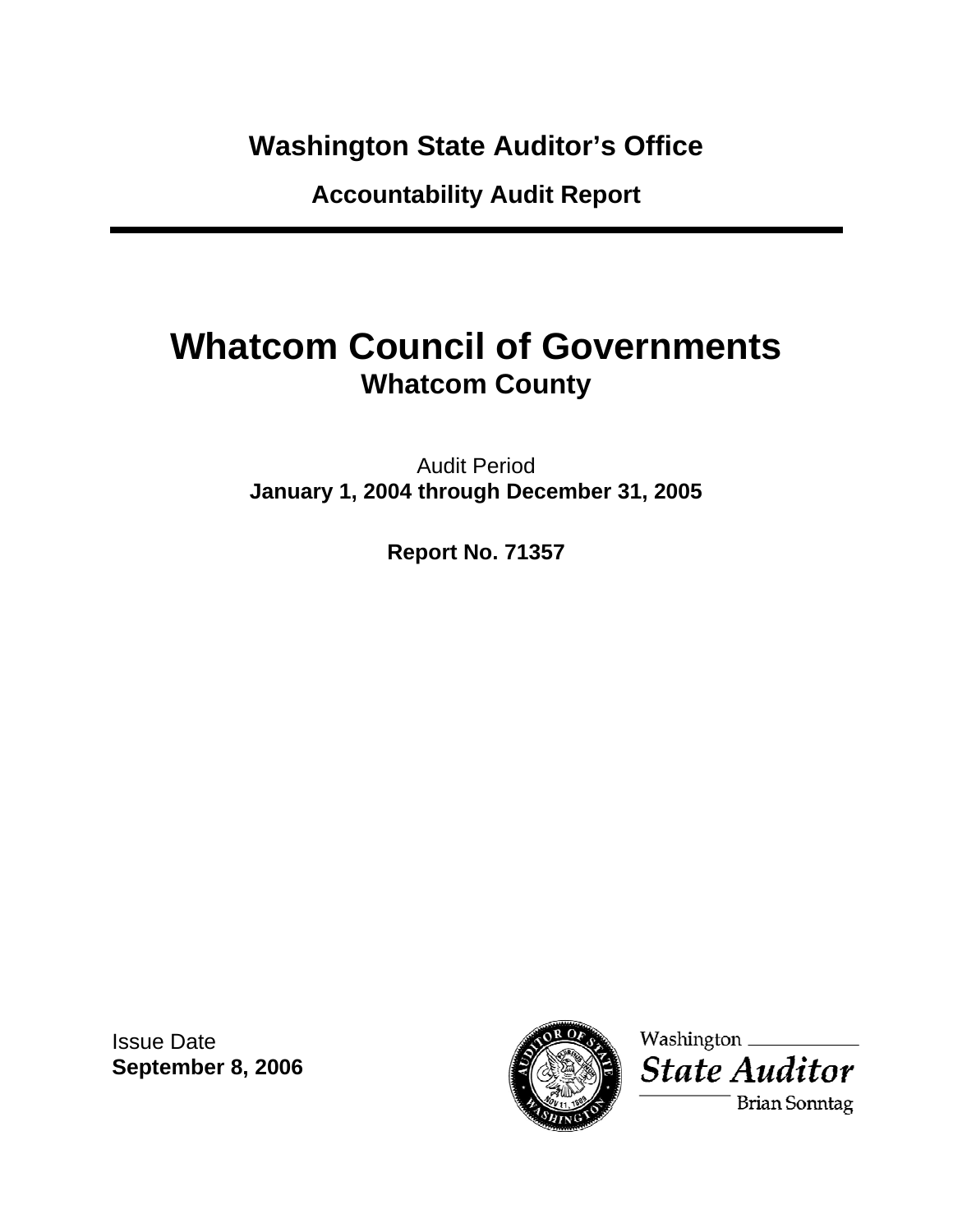

# **Washington State Auditor Brian Sonntag**

September 8, 2006

Council Whatcom Council of Governments Bellingham, Washington

# *Report on Accountability for Public Resources*

Please find attached our report on the Whatcom Council of Governments' accountability for public resources and compliance with state laws and regulations and its own policies and procedures.

In addition to this work, we also audit the Council's financial statements and compliance with federal laws and regulations. The results of that audit will be included in a separately issued audit report.

Sincerely,

**BRIAN SONNTAG,CGFM**  STATE AUDITOR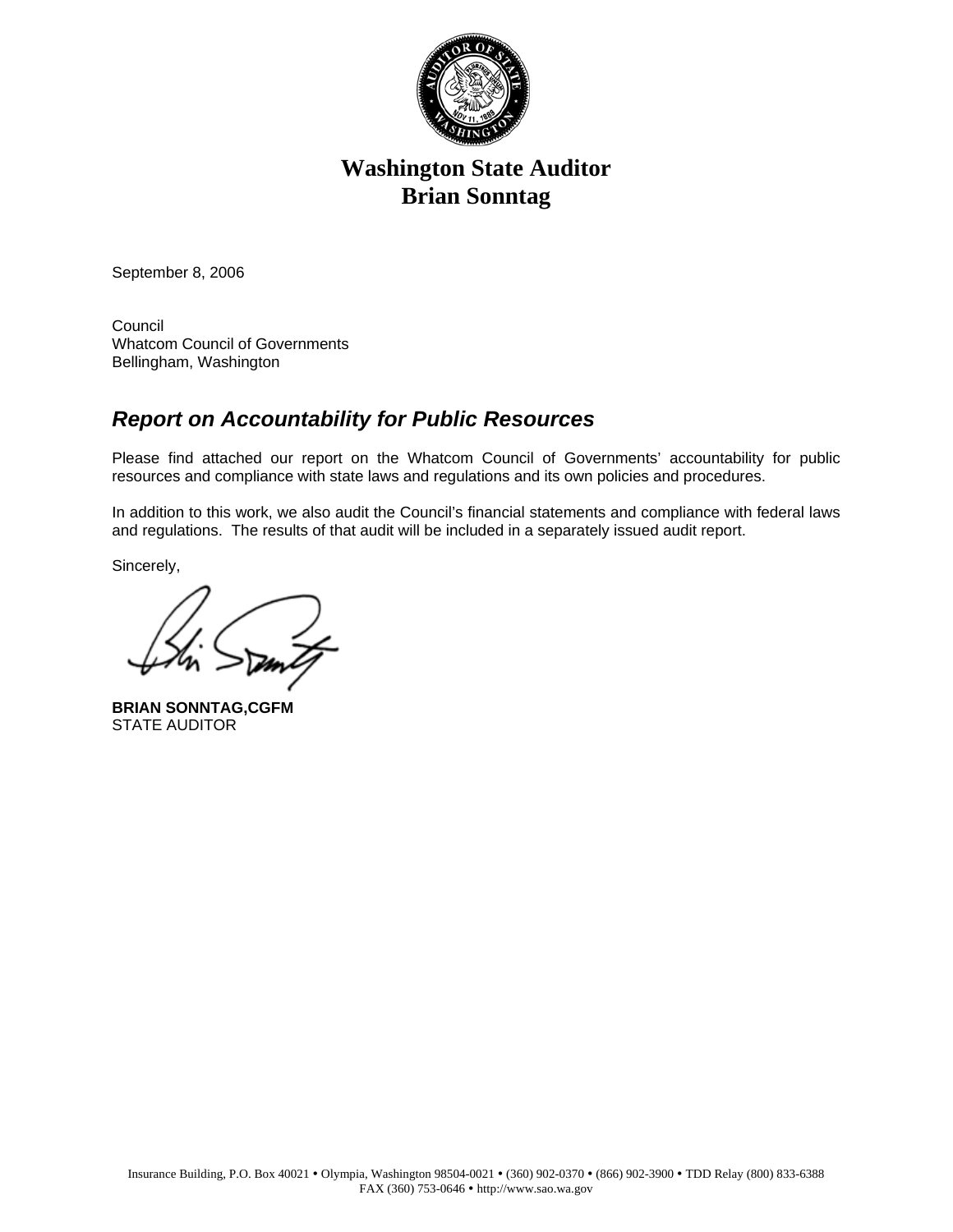# **Table of Contents**

# **Whatcom Council of Governments** Vhatcom County<br>January 1, 2004 through December 31, 2005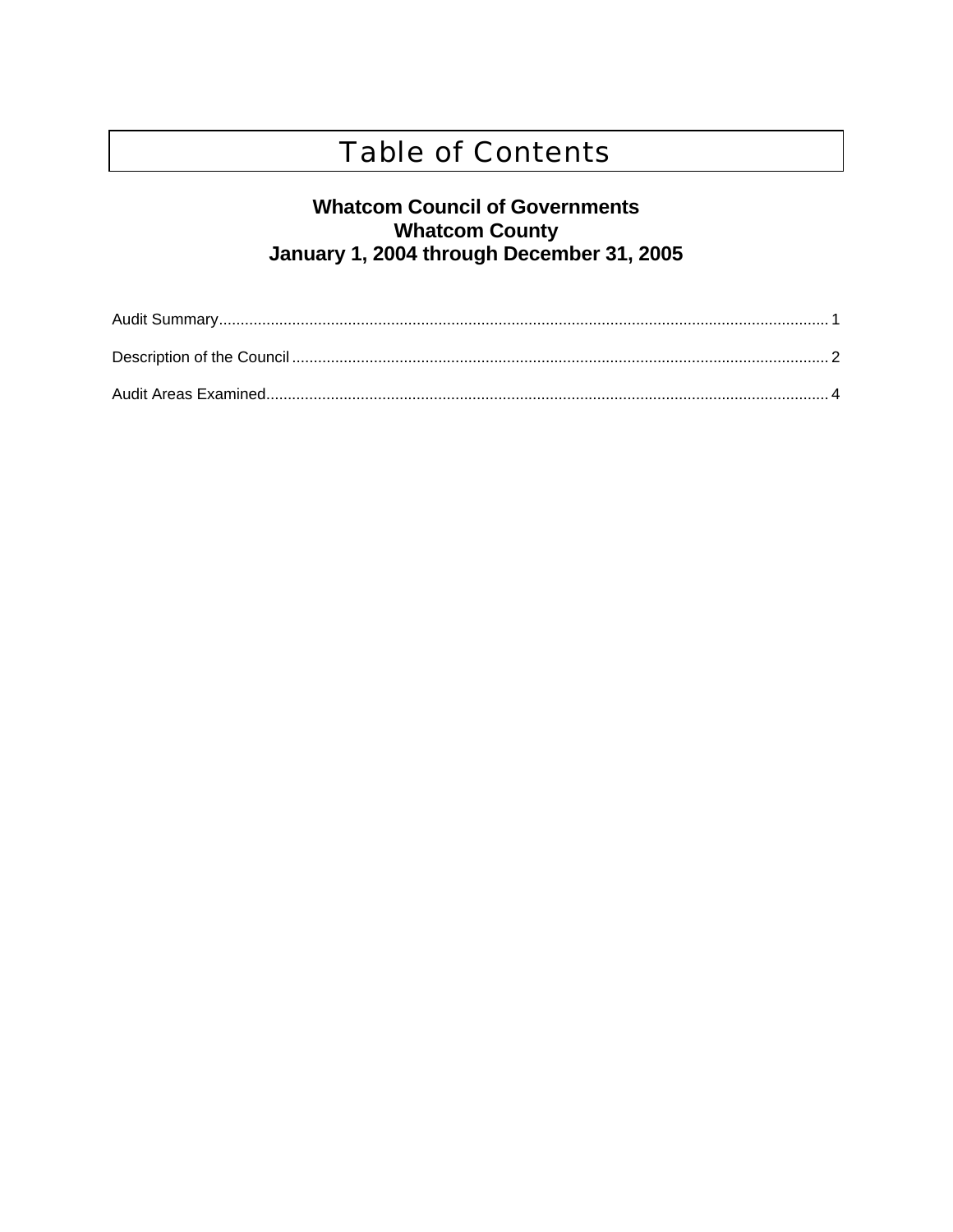# Audit Summary

#### **Whatcom Council of Governments Whatcom County January 1, 2004 through December 31, 2005**

### *ABOUT THE AUDIT*

This report contains the results of our independent accountability audit of the Whatcom Council of Governments.

We performed audit procedures to determine whether the Council complied with state laws and regulations and its own policies and procedures. We also examined Council management's accountability for public resources. Our work focused on specific areas that have potential for abuse and misuse of public resources.

Areas examined during the audit were selected using financial transactions from January 1, 2004, through December 31, 2005.

### *RESULTS*

The Council complied with state laws and regulations and its own policies and procedures in the areas we examined. Internal controls were adequate to safeguard public assets.

#### *RELATED REPORTS*

Our opinion on the Council's financial statements and compliance with federal program requirements is provided in a separate report, which includes the Council's financial statements.

## *CLOSING REMARKS*

We thank Council officials and personnel for their assistance and cooperation during the audit.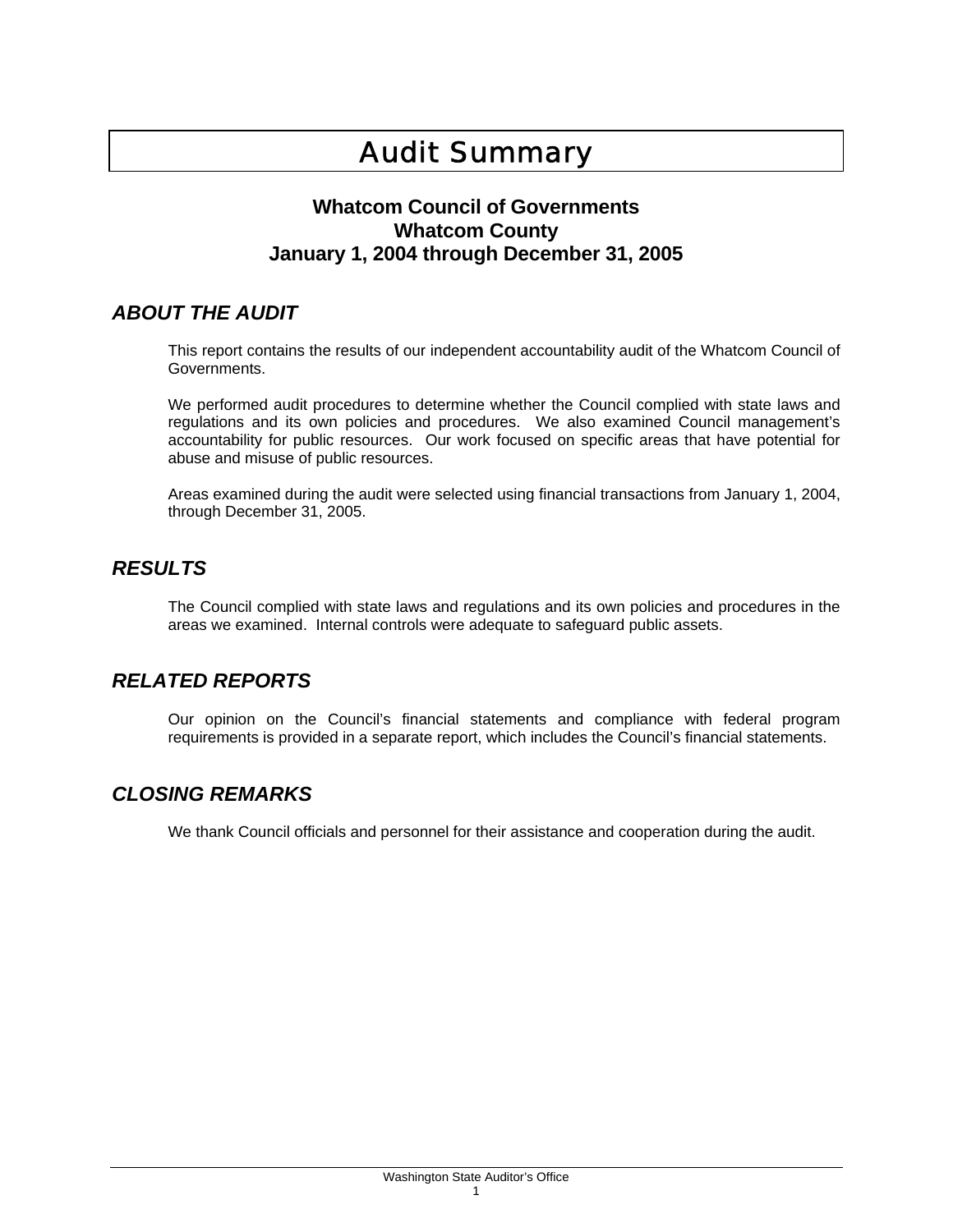# Description of the Council

#### **Whatcom Council of Governments Whatcom County January 1, 2004 through December 31, 2005**

### *ABOUT THE COUNCIL*

The Whatcom Council of Governments is an intergovernmental organization that coordinates projects primarily relating to transportation issues that affect multiple levels of government. Established in 1966 as a multi-jurisdictional body, the Council represents local governments in Whatcom County. The Council employs 11 staff members and had operating expenditures of \$1.4 million for fiscal years 2004 and 2005. The Council receives its funding from local dues along with state, federal and local grants.

The governing officials of the Council consist of an Executive Board and a Full Council. The Full Council is a 19-member board comprised of elected representatives of local, general purpose and special district governments throughout the county. The Full Council's primary purpose is inter-governmental coordination in the development of policies and programs of mutual benefit to member jurisdictions. The Executive Board meets on a monthly basis to carry out the responsibilties of day-to-day Council activities. The Full Council meets on a quarterly basis to adopt budgets and policies. Mayors, Executives, Commissioners and Council Members of local governments serve as Board Members. As of December 31, 2005, the Council consisted of representatives from the following local governments: City of Bellingham, City of Blaine, City of Everson, City of Ferndale, City of Lynden, City of Nooksack, City of Sumas, Whatcom County, Port of Bellingham, Birch Bay Water and Sewer District and Lake Whatcom Water and Sewer **District** 

## *AUDIT HISTORY*

We audit the Council annually. The past five audits have been free of findings.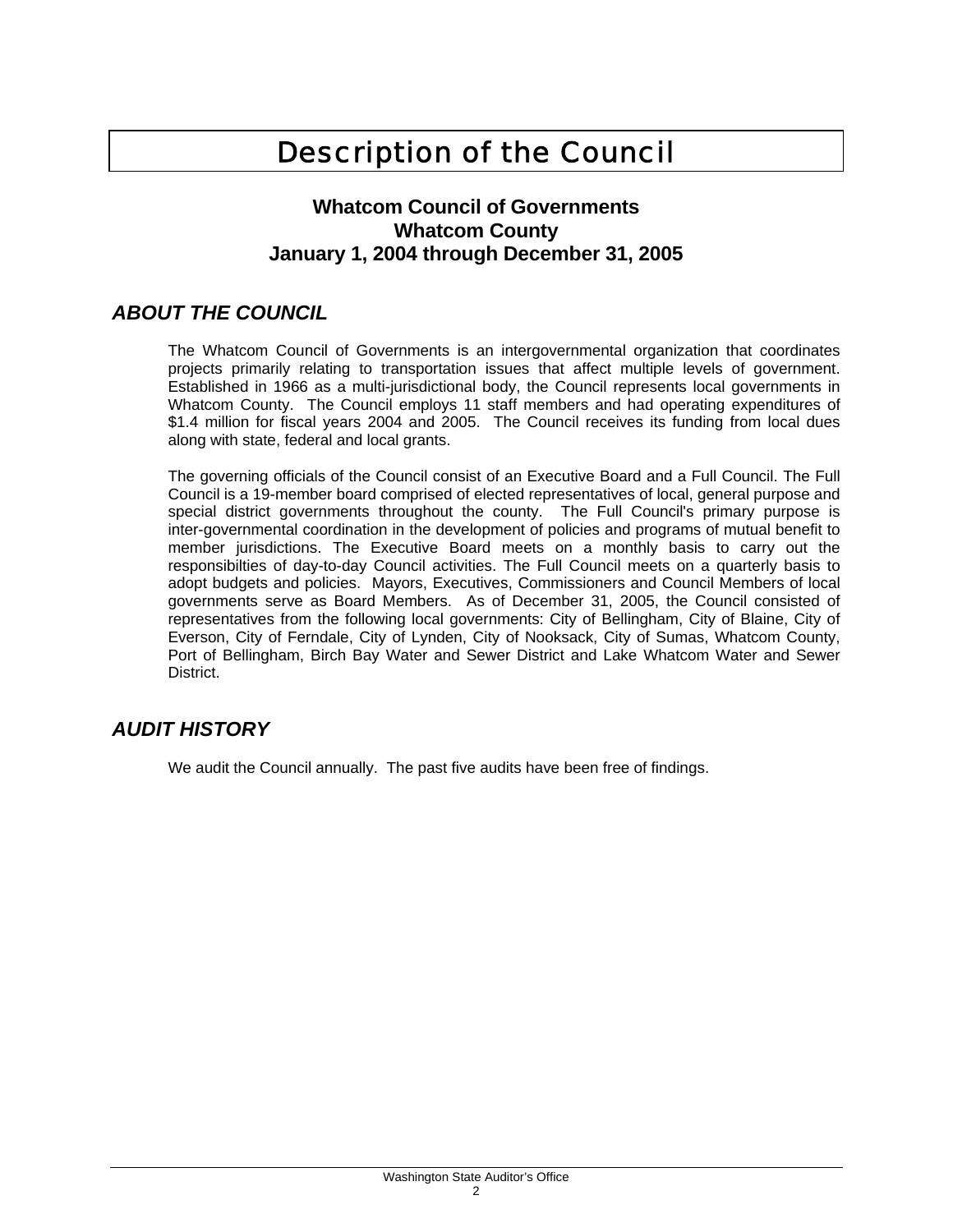## *ELECTED OFFICIALS*

These officials served during the audit period:

Executive Board (2005): Mayor, City of Lynden Bellingham City Council Port of Bellingham Whatcom County Executive Mayor, City of Bellingham Whatcom County Council Mayor, City of Blaine Mayor, City of Ferndale Full Council (2005): Includes the Executive Board plus the following: Everson City Council Sumas City Council Nooksack City Council Bellingham City Council Whatcom County Council Whatcom County Water District No. 10 Birch Bay Water and Sewer District Executive Board (2004):

Mayor, City of Blaine Port of Bellingham Whatcom County Executive Mayor, City of Bellingham Whatcom County Council Mayor, City of Lynden Bellingham City Council Nooksack City Council Mayor, City of Blaine

Full Council (2004): Includes the Executive Board plus the following: Everson City Council Sumas City Council Mayor, City of Ferndale Bellingham City Council Whatcom County Council Whatcom County Water District No. 10 Birch Bay Water and Sewer District

## *APPOINTED OFFICIALS*

Executive Director **Contracts** Contracts and Tames Miller

#### *ADDRESS*

Jack Louws, Chair Bob Ryan Jim Jorgensen Pete Kremen Mark Asmundson Sam Crawford John Liebert Jerry Landcastle

Joy Monjure Dennis Holmstrom Jess Reeves Sr. Barbara Ryan Seth Fleetwood Tom Hadd Pat Alese

Dieter Schugt, Chair Jim Jorgensen Pete Kremen Mark Asmundson Sam Crawford Jack Louws Barbara Ryan Jess Reeves Sr. John Liebert

Joy Monjure Dennis Holmstrom Jerry Landcastle Bob Ryan Seth Fleetwood Tom Hadd Pat Alesse

Council 314 E. Champion Bellingham, WA 98225